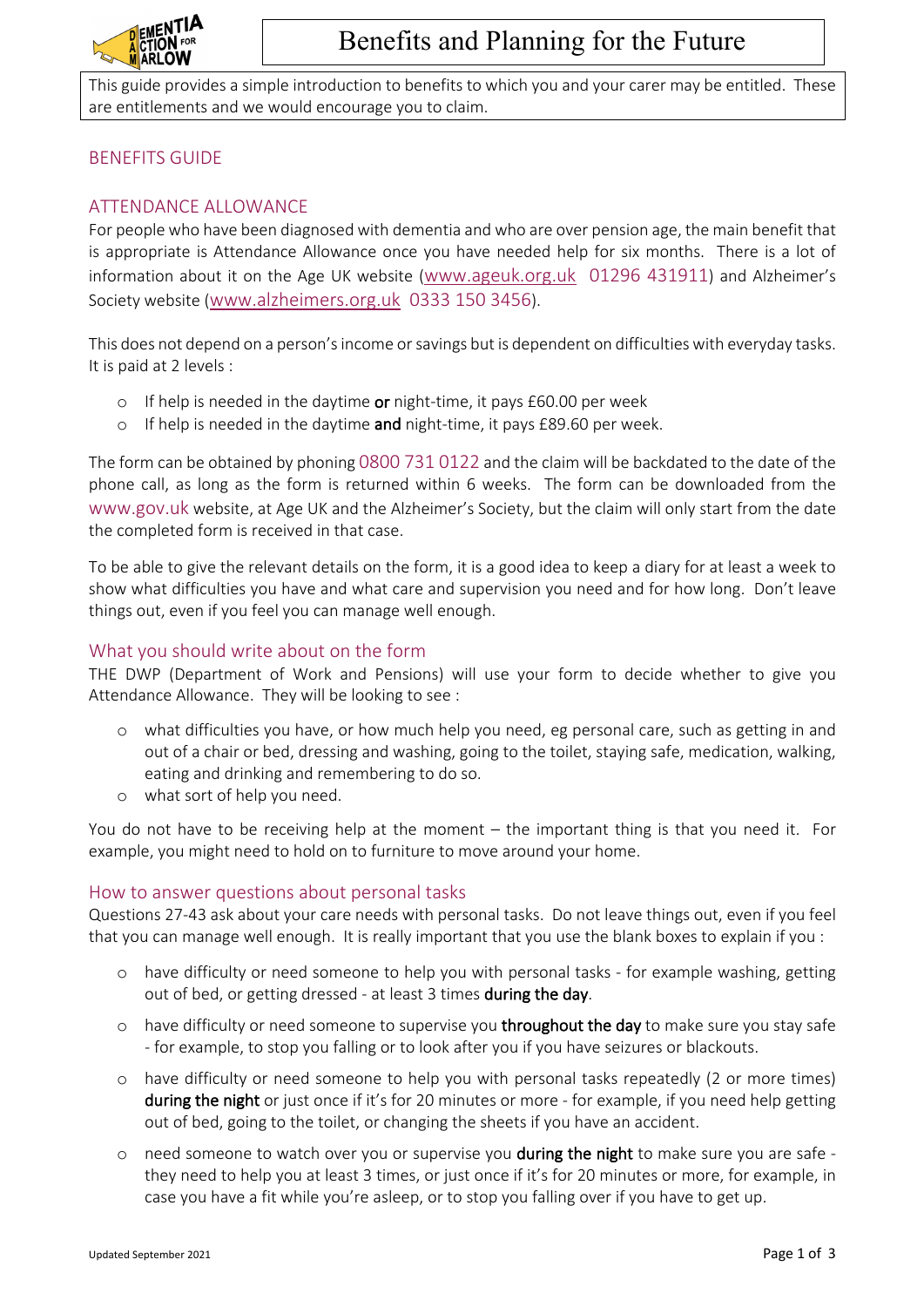## CARER'S ALLOWANCE Call 0800 731 0297 or Text 0800 731 0317 to claim or visit GOV.UK to download a claim form or claim online.

Carer's Allowance is a means-tested benefit paid to carers who provide a minimum of 35 hours per week to an individual in receipt of a disability related benefit – such as Attendance Allowance. (You don't have to live with them or be related to them.) It is currently £67.25 per week and is only available to individuals with earned income of no more than £128 per week (after deductions), or who receive state pension or other state benefits that are no more than £67.25 per week. You could also be eligible if you care for someone who receives the higher-rate or middle-rate care component of Disability Living Allowance, either rate of Personal Independence Payment (PIP) daily living component or Attendance Allowance.

If you think you won't be eligible to claim Carer's Allowance because you have some savings, don't worry. Your savings and your National Insurance record won't make a difference to your claim.

Once again AGE UK ADVICE LINE on 0800 678 1602, open 8am – 7pm 365 days a year, can help you. Some face-to-face support at local Age UKs available. Your local Citizens' Advice Bureau can also help (see their details below).

After you submit your claim you will receive a decision in writing that will tell you if you have been awarded Carer's Allowance and from what date. If the claim is turned down, read the information on Challenging a Benefits Decision.

## PENSION CREDIT

Contact the Department of Work and Pensions (DWP) on the Pension Credit helpline, 0800 991234 to apply. It is worth making a new claim every year. Benefits rates change annually, as can your finances.

## HOUSING BENEFIT AND COUNCIL TAX REDUCTION

If you are renting, your household is on a low income and your savings are less than £16,000, you may be entitled to some Housing Benefit to help pay your rent and some reduction of your Council Tax. Contact Buckinghamshire Council on 01494 412227 to ask for help with filling in the form. They can visit you at home. Otherwise, you can apply online on their website (buckinghamshire.gov.uk/council-tax/).

Anyone living on their own is entitled to a Council Tax reduction of 25%.

There is also an entitlement to Council Tax reduction if a person with dementia is severely mentally impaired. The most common qualifying benefits to claim this are Attendance Allowance (at either the higher or lower rate), Disability Allowance, and Personal Independence Allowance. You will need to contact the Council (01494 412226, help key 6) and get a GP certificate.

### Under Pension Age

If you are not yet receiving your State Pension, your situation is more complicated from a benefit point of view, as it depends on factors such as your National insurance contributions and whether you are in receipt of benefits already.

For many people, the Personal Independence Allowance (PIP), which is like Attendance Allowance and does not depend on your financial situation, is the one to apply for. You claim this by phoning the DWP on 0800 0800 917 to ask for a claim form.